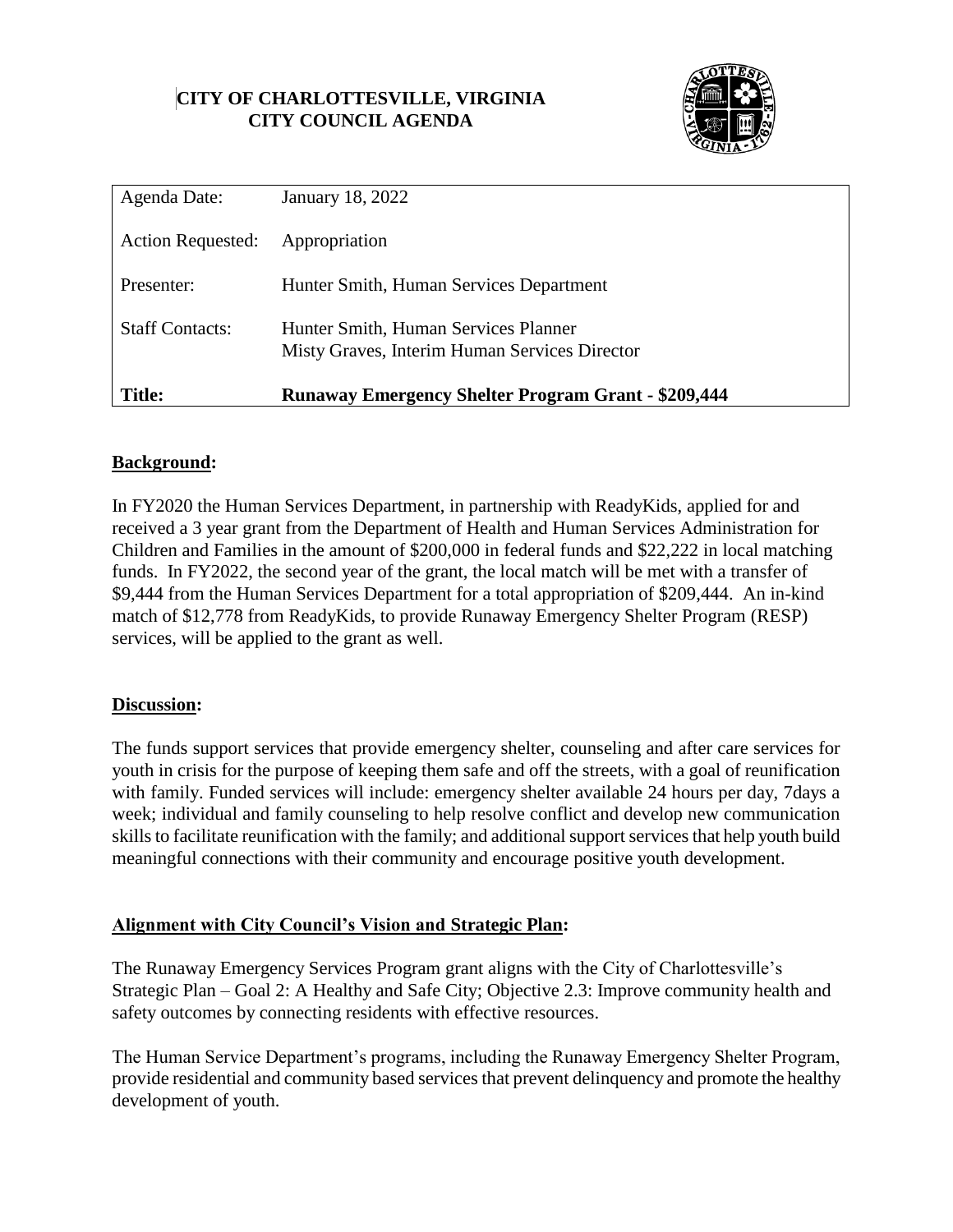## **Community Engagement:**

In order to increase prevention services, (RESP). staff conduct extensive outreach efforts, particularly in area schools reaching out to youth through a variety of activities including presentations to health classes and at tables during lunch.

## **Budgetary Impact:**

There is no impact to the General Fund. There is a local match that the Human Service's Department and ReadyKids will provide (cash match of \$9,444 – Human Services Fund and inkind match \$12,778 – ReadyKids). This grant will be appropriated into a grants fund.

### **Recommendation:**

Staff recommends approval and appropriation of funds.

## **Alternatives**:

If the funds are not appropriated, the grant would not be received and the Runaway Emergency Shelter Program services would not be provided.

### **Attachments**:

Appropriation Resolution